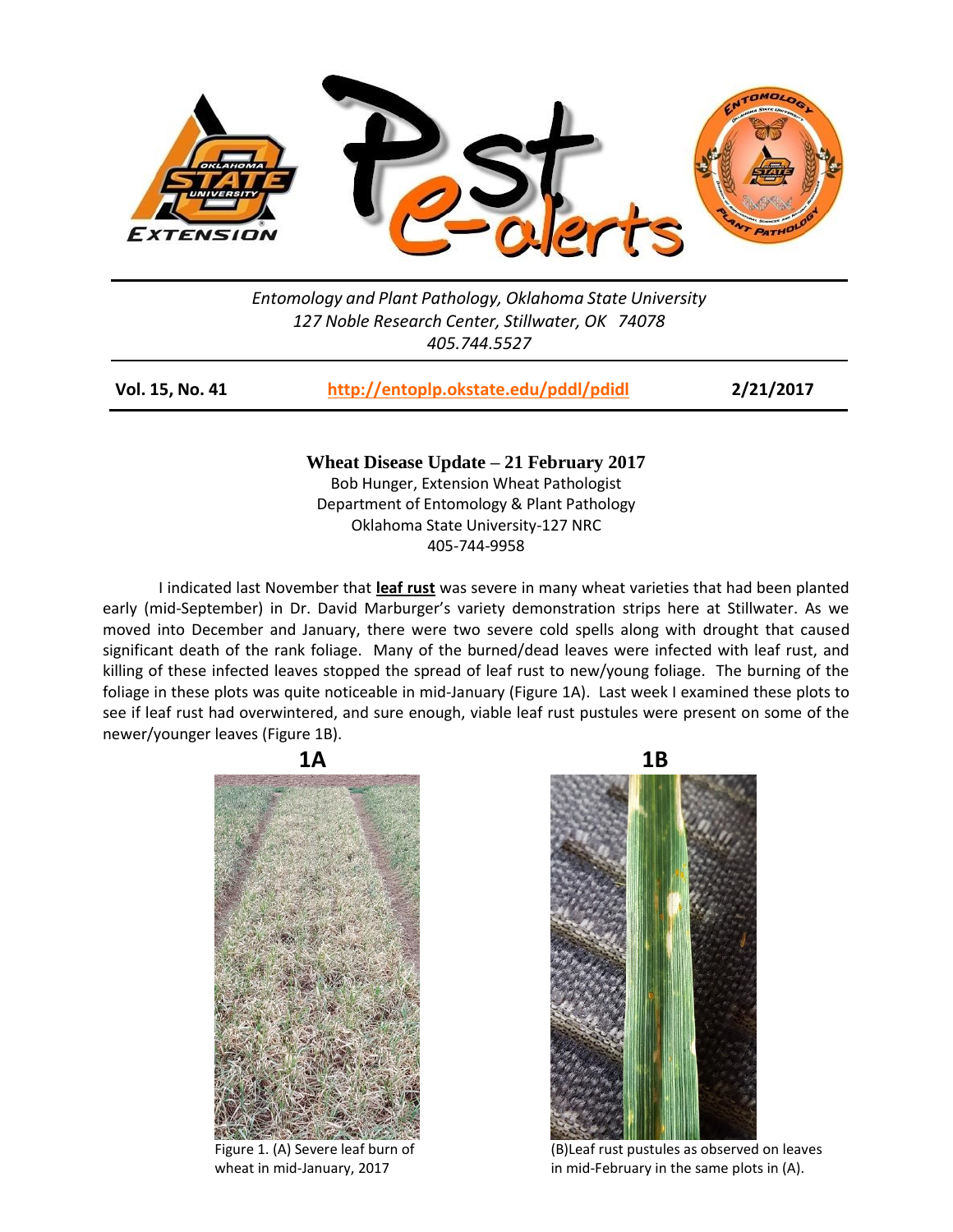Hence, leaf rust has overwintered in much of Oklahoma and inoculum to start this disease in the spring will come not only from within the state, but also from Texas where widespread, moderate levels of leaf rust have been reported (see report below from Texas). The two recent widespread rain events also will support the further infection and spread of leaf rust in Oklahoma, but weather through March and April still will be the ultimate determiner as to how severe leaf rust becomes in Oklahoma in 2017. However, be sure to start checking your wheat over the coming weeks for the presence of leaf rust (especially if you have a moderately susceptible to susceptible variety). I can't imagine any spraying is needed at this time for leaf rust, but you should stay alert for the presence of this disease as we proceed into March and April when conditions for leaf rust infection and spread typically become more favorable.

The other rust that can greatly impact yield in Oklahoma is **stripe rust** (Figure 2). Typically if stripe rust is going to be a problem in Oklahoma we start to see "hot spots" in fields from late February into early March. Note that often early season stripe rust infections do not typically show the striping pattern associated with stripe rust but rather pustules tend to occur more in clusters as depicted in Figure 3. Reports of moderate to severe stripe rust also typically are coming in from Texas by this time in years when stripe rust is severe in Oklahoma. However, no stripe rust has yet been reported in Oklahoma this year, and reports indicate stripe rust is sparse in Texas (see below). This is good news in terms of the likelihood of stripe rust in Oklahoma, but continue to watch for stripe rust when looking for leaf rust.



Figure 2. Early season infection of stripe rust. Note that in contrast to later season stripe rust infection, early season infections do not show the "striping" typically associated with stripe rust.

Other foliar disease to watch for include tan spot, septoria leaf blotch, and powdery mildew (Figure 3A-C). These diseases (especially tan spot and septoria leaf blotch) are more likely to occur in no-till, continuous wheat fields. If sufficiently severe in a no-till field, spraying for these in March may be beneficial but only if young wheat plants are severely spotted with one of these diseases. For additional information regarding early season foliar wheat diseases and possible control with an early fungicide application please see our fact sheet (PSS-2138) that discusses split application of fungicides at [www.wheat.okstate.edu](http://wheat.okstate.edu/wheat-management/insectsdisease/PSS2138splitvssinglefungicideapplications.pdf)



Figure 3. Wheat diseases typically observed in no-till, continuous wheat fields include (A) Tan spot; (B) Septoria leaf blotch; (C) Early season powdery mildew.